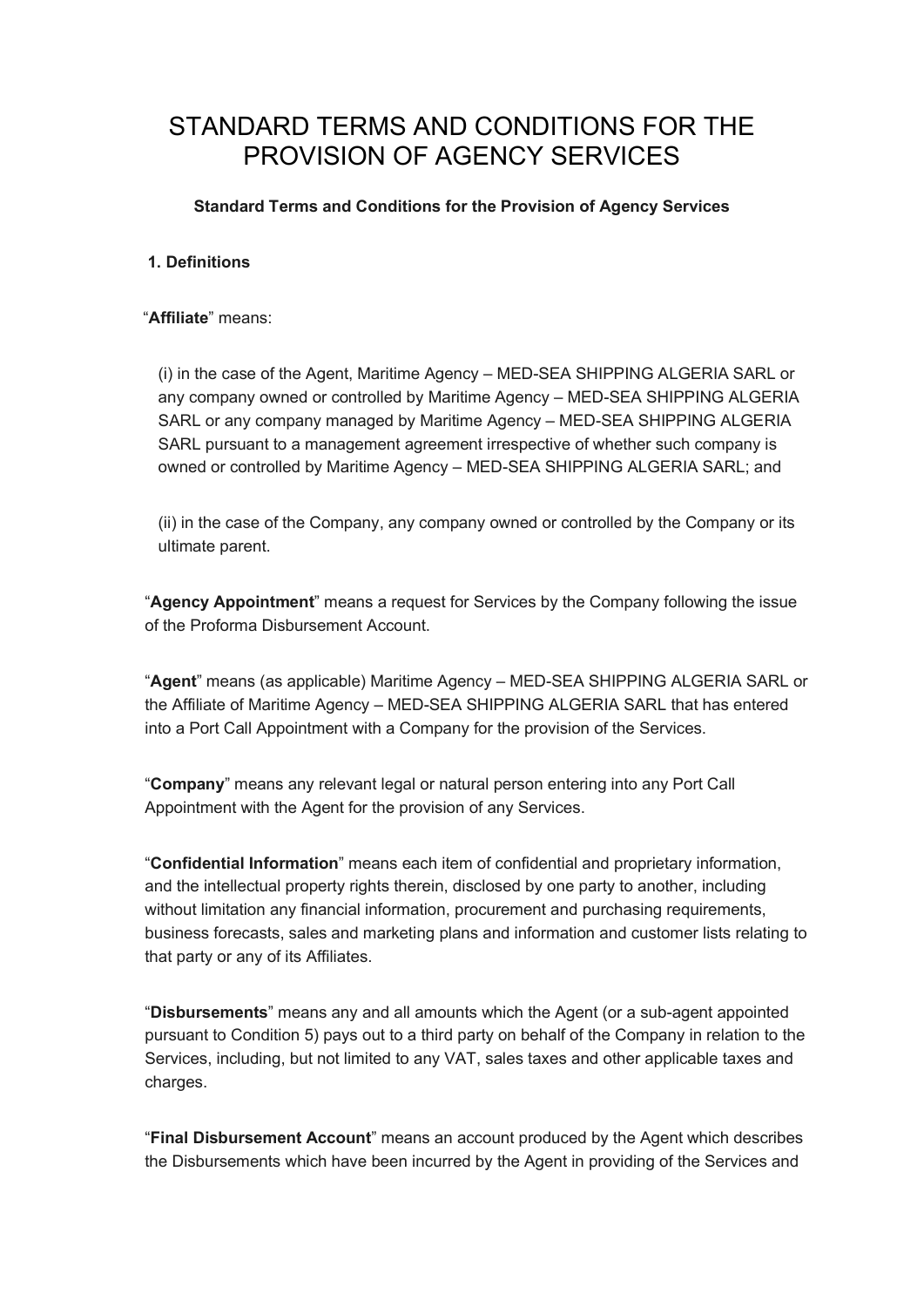the related commissions and fees for the Services and other sums owed by the Company to the Agent or any legal person nominated by the Agent in relation to the Services.

"Force Majeure" shall have the meaning given to it in Condition 14.

"Pre-funding" shall have the meaning given to it in Condition 7.

"Proforma Disbursement Account" means an estimated account produced by the Agent based upon the Services initially requested by the Company and which set out the estimated Disbursements which will be incurred by the Agent in providing of the Services and the related estimated commissions and fees that will be charged by the Agent for the provision of the Services.

"Port Call Appointment" means any agreement for the provision of Services entered into between the Agent and the Company upon these Standard Terms and Conditions, as amended from time to time, which is formed following the acceptance of an Agency Appointment by the Agent.

## "Public Official" means:

 (i) any official or employee of any government agency or government-owned or controlled enterprise;

- (ii) any person performing a public function;
- (iii) any official or employee of a public international organisation;
- (iv) any candidate for political office; or
- (v) any political party or an official of a political party.

"Revised Disbursement Account" means a revised estimate of Disbursements and the related estimated commissions and fees that will be charged by the Agent for the provision of the Services, which is issued after the Services have commenced, and after the Proforma Disbursement Account, due to an increase or other variation to the scope of Services.

 "Services" means all or some of the services, that Agent is entitled to provide the Company, to be precise – service and actions that accompany it; that estimated by the parties` prior agreement, Port Call Appointment, Agency Appointment; as well as such that are stipulated in Proforma Disbursement Account, Revised Disbursement Account, Final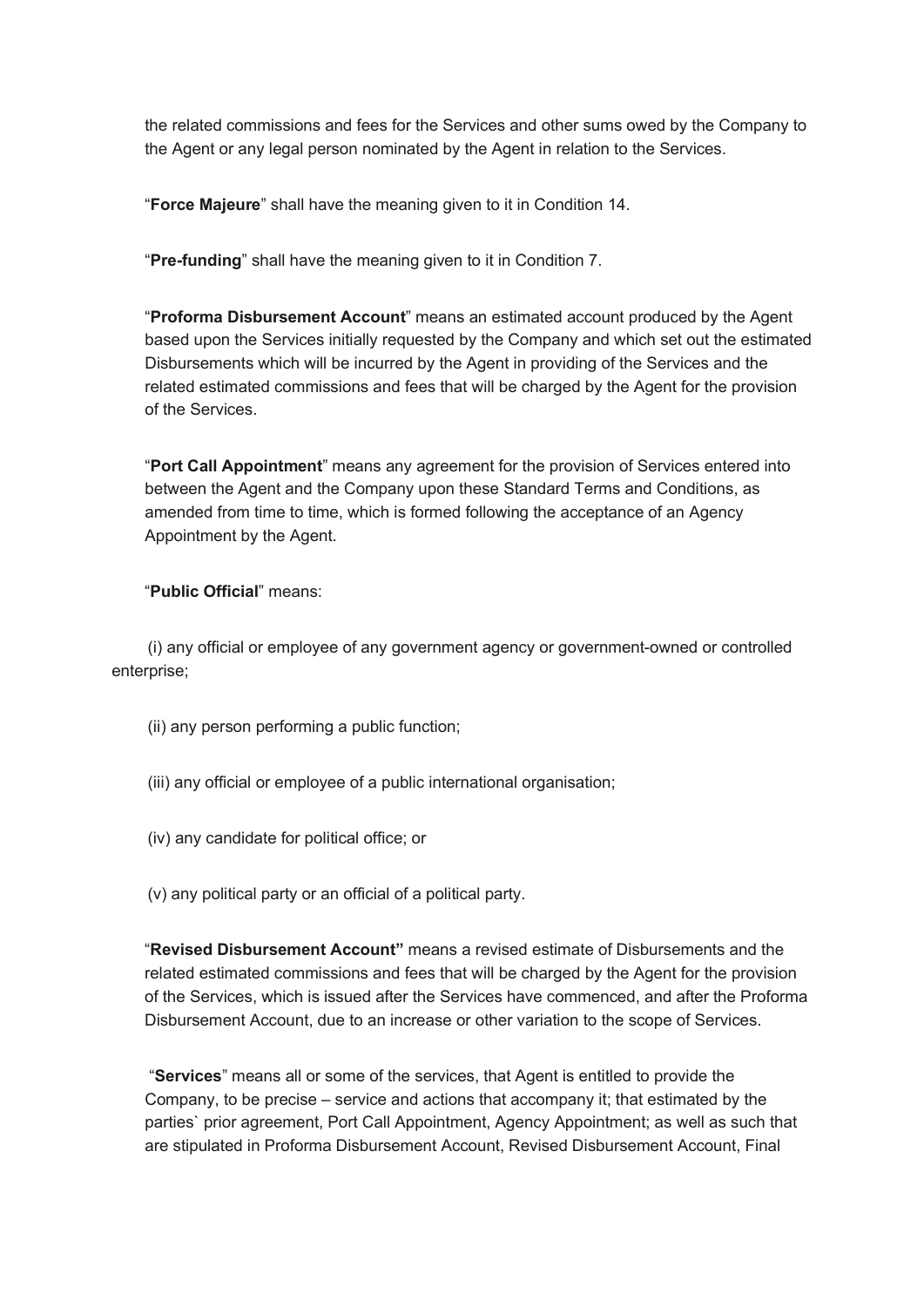Disbursement Account; including all services provision which was documentary submitted by the Agent.

 "Taxes" means all taxes, charges, imposts, customs duties, levies, and other charges of any kind payable to any governmental, fiscal or taxing authority anywhere in relation to the provision of the Services, except for taxes on the Agent's own income.

# 2. General conditions.

2.1. The Company hereby appoints the Agent as its agent for all maritime services and vessels either owned or chartered.

2.2. This Standard Terms and Conditions shall come into effect on the receipt of electronic nominating notice for a Service provision for a particular vessel, what equates the acceptance of this Standard Terms and Conditions, and shall continue to the fulfillment of liabilities according to the nomination. This Standard Terms and Conditions is a public offer.

2.3. The Company undertakes not to appoint any other agents in the Agent's Territory for the services provision defined by these Standard Terms and Conditions, the parties` agreement and other Agreements signed by a duly authorised representative of each of the parties.

# 3. Appointment and scope of work.

3.1. Following an initial request for Services by the Company, the Agent may issue a Proforma Disbursement Account relating to the Services requested.

3.2. If the Company wishes the Agent to provide the Services, it will issue an Agency Appointment. The Port Call Appointment shall be formed when the Agent confirms its acceptance in writing of an Agency Appointment. In such circumstances, the Company appoints the Agent to provide the Services described in the Agency Appointment or otherwise agreed to be provided by the Agent to the Company, in consideration of payment by the Company of the applicable commissions, fees and Disbursements.

3.3. For the avoidance of doubt, each Port Call Appointment forms a separate contract between the Agent and the Company (subject to terms of these Standard Terms and Conditions), and no Agent Affiliate or Company Affiliate shall in any event be jointly and severally liable for any obligations under any Port Call Appointment, unless otherwise is explicitly stated in these Standard Terms and Conditions.

# 4. Agent`s obligations.

4.1. In relation to the Services to be provided by the Agent, the Agent undertakes: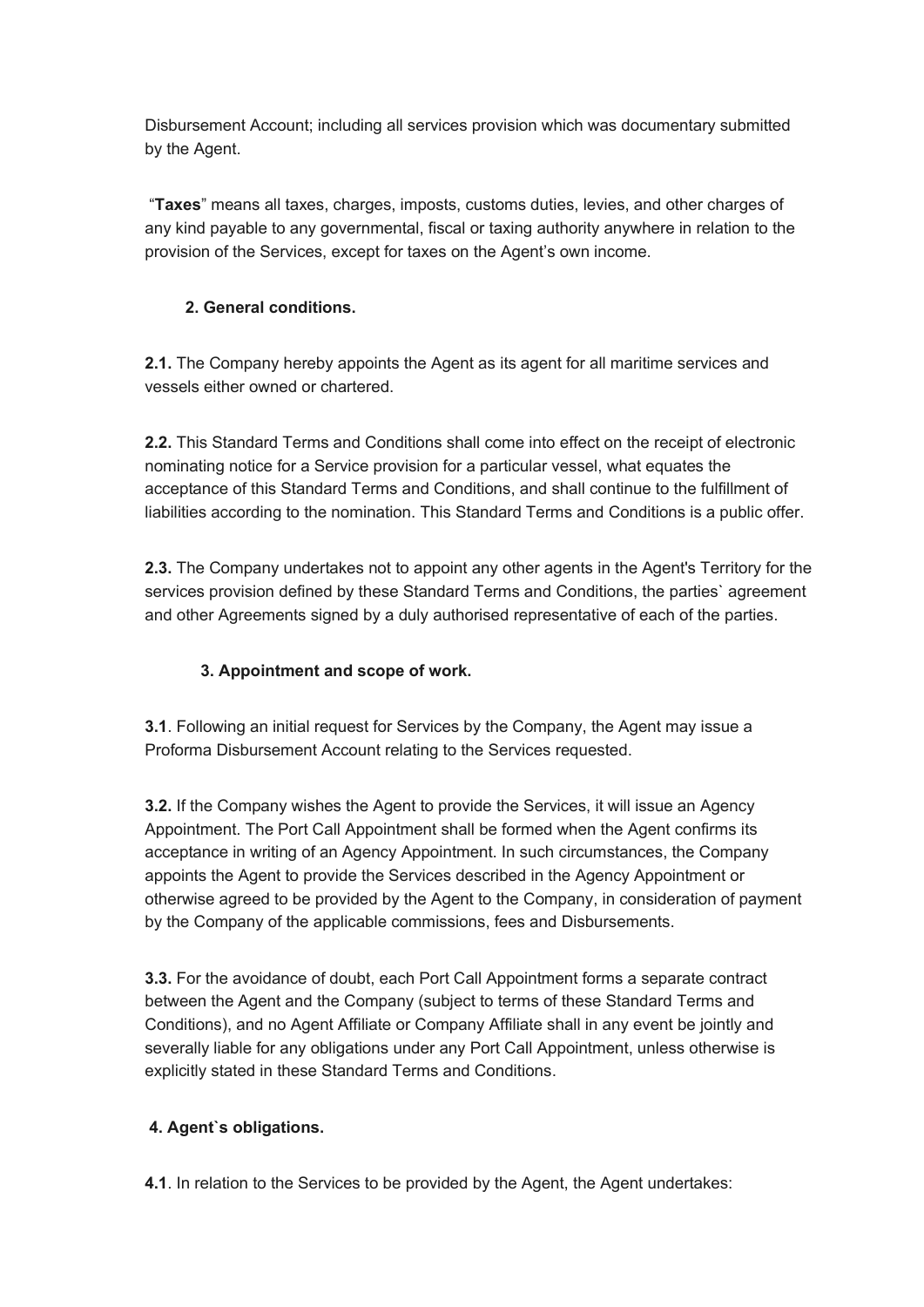(a) to exercise reasonable skill and care in the performance of its responsibilities;

(b) to use reasonable endeavours to comply with the Company's reasonable requirements in relation to the performance of the Services; and

(с) in consultation with the Company, to recommend and/or appoint on the Company's behalf stevedores, watchmen, tallymen, hauliers and other third party suppliers (each a "Service Provider" and the services to be provided by the Service Provider to Company to be known as "Service Provider Services");

(d) to supervise and coordinate all activities of Port, Inland Agents and/or Sub-Agents in order to ensure the proper performance of all required operations on the Company's vessel;

(e) to arrange for an efficient rotation of vessels, in compliance with the Company's instructions;

(f) to liaise with Port Agents and/or Sub-Agents if and where required, in arranging for such matters as bunkering, repairs, crew changes, ship's stores, spare parts, technical, nautical, medical assistance and consular requirements.

(g) to inform the vessel's captain about competent law firm to provide legal assistance to vessel and crew matters upon request.

4.2. For the avoidance of doubt, where the Agent appoints a Service Provider on the Company's behalf, it will do so in the capacity as the Company's agent and the Agent will not have any responsibility for the performance of or negligent acts or defaults of any such Service Provider. The Agent will provide the Company with reasonable co-operation in relation to any dispute between the Company and the Service Provider.

## 5. Sub-agents.

**5.1.** The Agent shall be entitled, without prior consultation, to appoint sub-agents to perform any part of the Services and such sub-agents may enter contracts with Service Providers on behalf of the Company as if they were the Agent. The Agent shall remain responsible for the actions of its sub-agents in relation to the Services.

5.2. In ports or terminals where the choice of port/terminal agent is restricted by that port or terminal or other applicable governing body, the Agent accepts no responsibility for the actions of said port/terminal agents nor can Agent accept responsibility for their commission, fees or expenses. In such circumstances the port/terminal agent will be appointed by the Agent on behalf of, and for the account of, the Company. The port/terminal agent will not be the sub-agent to the Agent.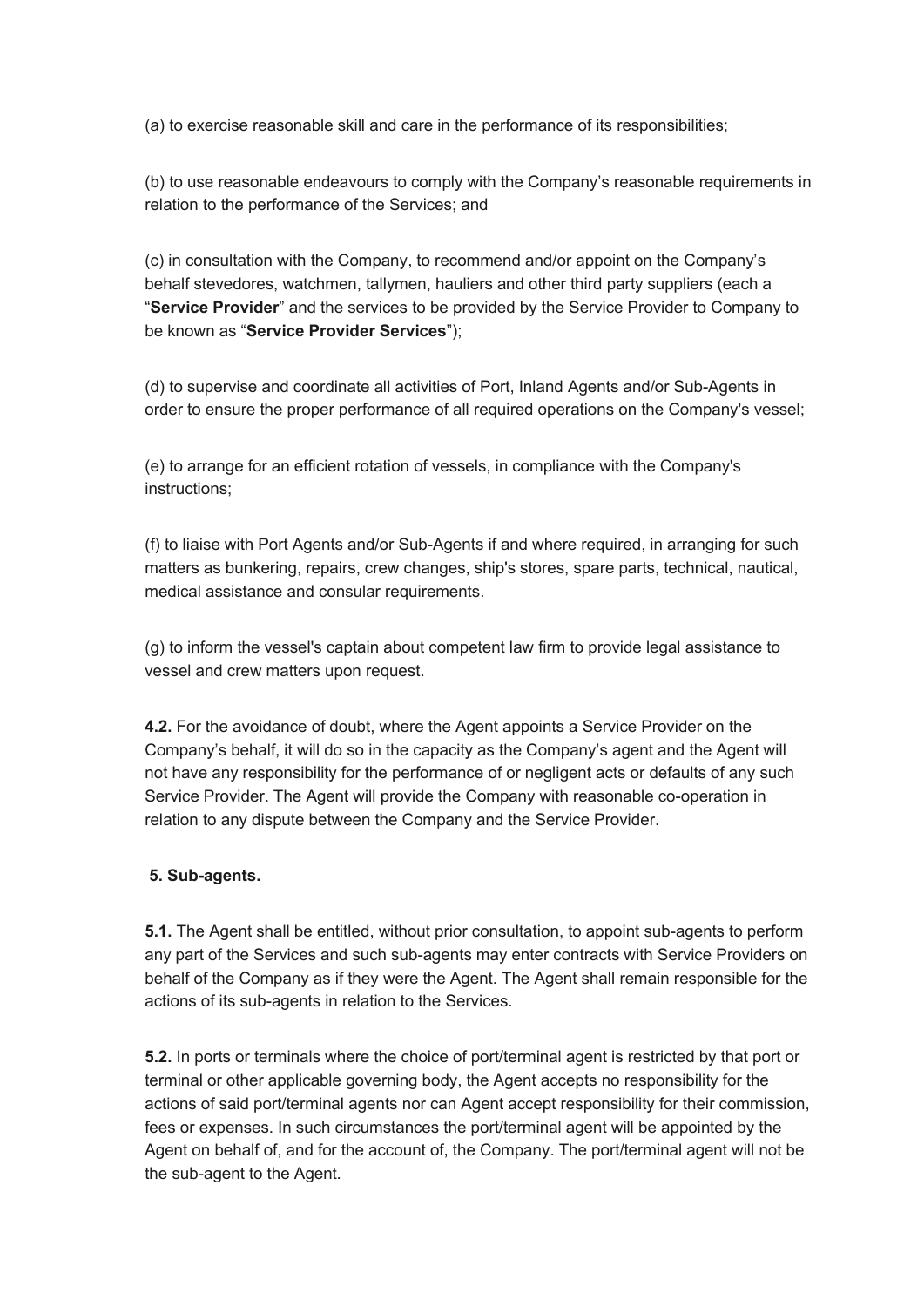## 6. Company's obligations.

6.1. In relation to the applicable Services, the Company undertakes to (in addition to its other obligations set out herein):

(a) well in advance of the time at which the Services are to be provided, to provide in writing all necessary information and documentation (including as to cargo) to the Agent in order for it to provide the Services on a timely basis; and

(b) pay the Pre-Funding (as described in Condition 6) prior to the commencement of the Services and in any case provide the Agent on its request with all necessary funds to cover any fees and Disbursements.

## 7. Remuneration.

7.1. The Company undertakes to pay to the Agent, as consideration for the Services provided by the Agent, the commissions and fees agreed between the parties and a sum equivalent to all Disbursements (subject, in the case of Disbursements, to the Agent providing reasonable and documented evidence that such Disbursements have been incurred). The Company pays all owed to the Agent Disbursements, commissions and fees exceptionally into account stated by the Agent, agreed by the parties. Agent shall change the account for a remuneration of all incurred charges by giving a prior notice to the Company in a period sufficient for a timely transfer.

7.2. Unless expressly agreed otherwise between the parties in writing, the Company must pay to the Agent one hundred percent (100%) of the value of the Proforma Disbursement Account prior to the Agent commencing the Services (with any sum paid in advance by the Company known as the "Pre-funding"). The parties may agree that the Pre-funding should be lower than one hundred percent (100%) of the Proforma Disbursement Account value. In any case, the Pre-funding must be paid into a bank account specified by the Agent in cleared funds.

7.3. Should the Company fail to pay the Pre-funding to the Agent at the agreed level in cleared funds, the Agent shall be entitled to refuse to provide some or all of the Services. Nevertheless, if the Agent does provide some or all of the Services despite the Company's failure to pay the agreed Pre-funding, the Company will remain liable to pay the Agent all fees, commissions and Disbursements in relation to the Services.

7.4. Should the scope of the Services increase following the formation of the Port Call Appointment, or if it appears that the Pre-funding will be lower than the actual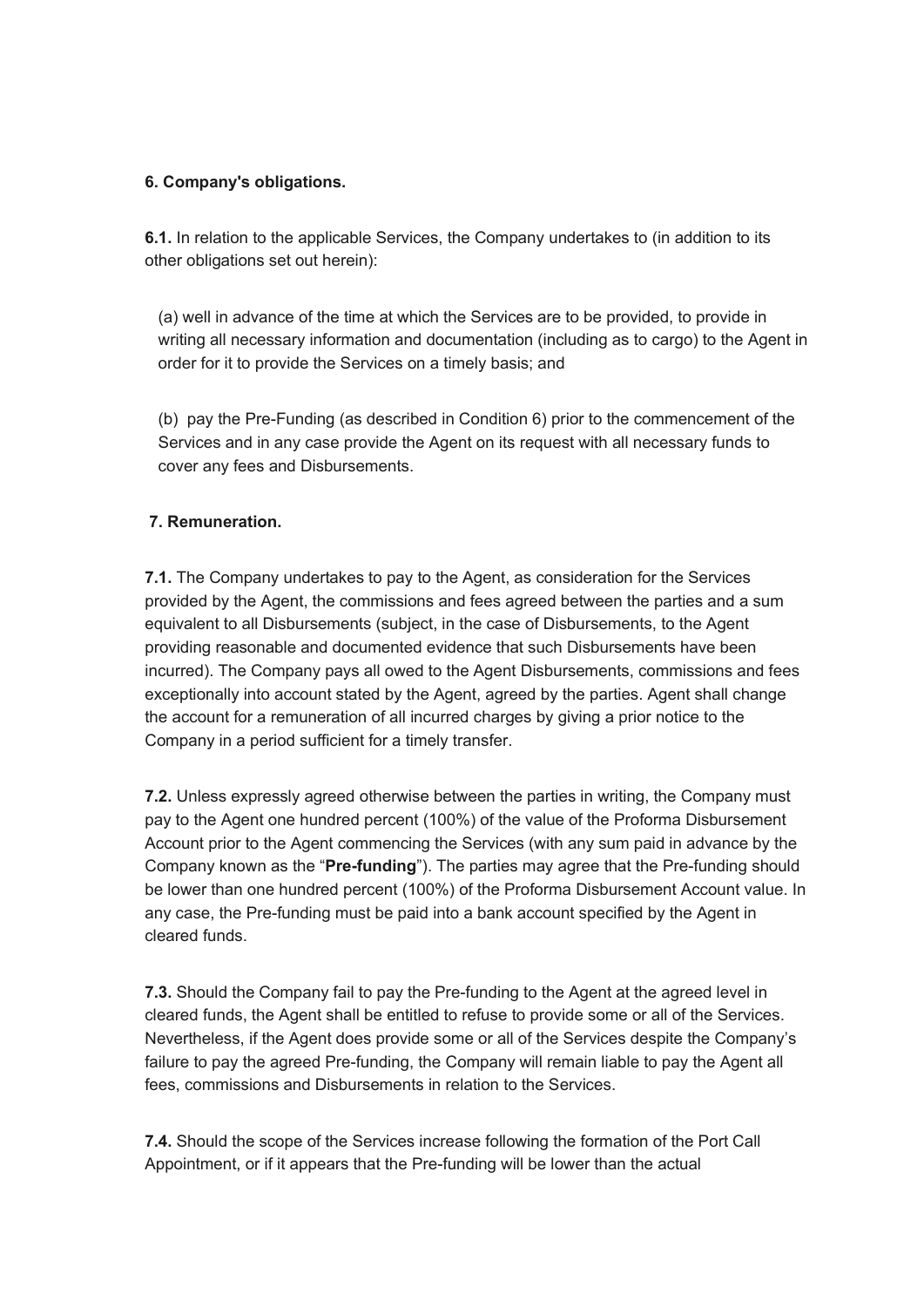Disbursements and commissions, the Agent shall be entitled to issue one or more Revised Disbursement Accounts specifying a further sum which is required to be paid by the Company prior to the provision of the relevant Services. The Company shall pay such amounts specified in the Revised Disbursement Account and such sums shall be deemed to be part of the Pre-funding.

**7.5.** Following the completion of the Services, the Agent shall submit to the Company a Final Disbursement Account, taking into account any Pre-funding which has been received by the Company in cleared funds. The Company shall pay any such balance stated in the Final Disbursement Account. Any commissions, fees, Disbursements and/or other sums owed by the Company which become due following the issue of the Final Disbursement Account shall also be payable by the Company following the Agent providing reasonable and documented evidence that such sums are payable. If the sums due by the Company to the Agent are lower than the level of Prefunding obtained in clear funds by the Agent, the Agent shall reimburse such excess to the Company.

7.6. All invoices issued by the Agent shall be payable by the Company within seven (7) days of the date of the invoice, unless otherwise agreed by the parties. Each Proforma Disbursement Account, Revised Disbursement Account and Final Disbursement Account shall be deemed to be invoices and therefore payable as described in this condition 7.6.

7.7. The Company is responsible for all Taxes. The Company shall fully indemnify the Agent in respect of any claims or expenses incurred in connection with such Taxes, including, but not limited to, any sum which is paid to a relevant authority on the Company's behalf by the Agent.

7.8. In case the Company fails to pay timely Disbursements, commissions and other charges owed to the Agent, the Agent is entitled to claim and recover, before as well as after judgment, presumptive damage according to the actual Law of Algeria. The Agent is entitled to claim on a full basis all charges and expenses incurred in reclamation of failed payments.

7.9. In the event that:

(a) any fees, commission, Disbursements or expenses due from the Company to the Agent under any Port Call Appointment remain outstanding following the expiry of the period for settlement of such invoices; and

(b) the Agent or any Affiliate of the Agent is in possession of funds belonging to the Company in any jurisdiction regardless of whether such funds were paid to the Agent or the relevant Affiliate of the Agent in connection with the relevant Port Call Appointment,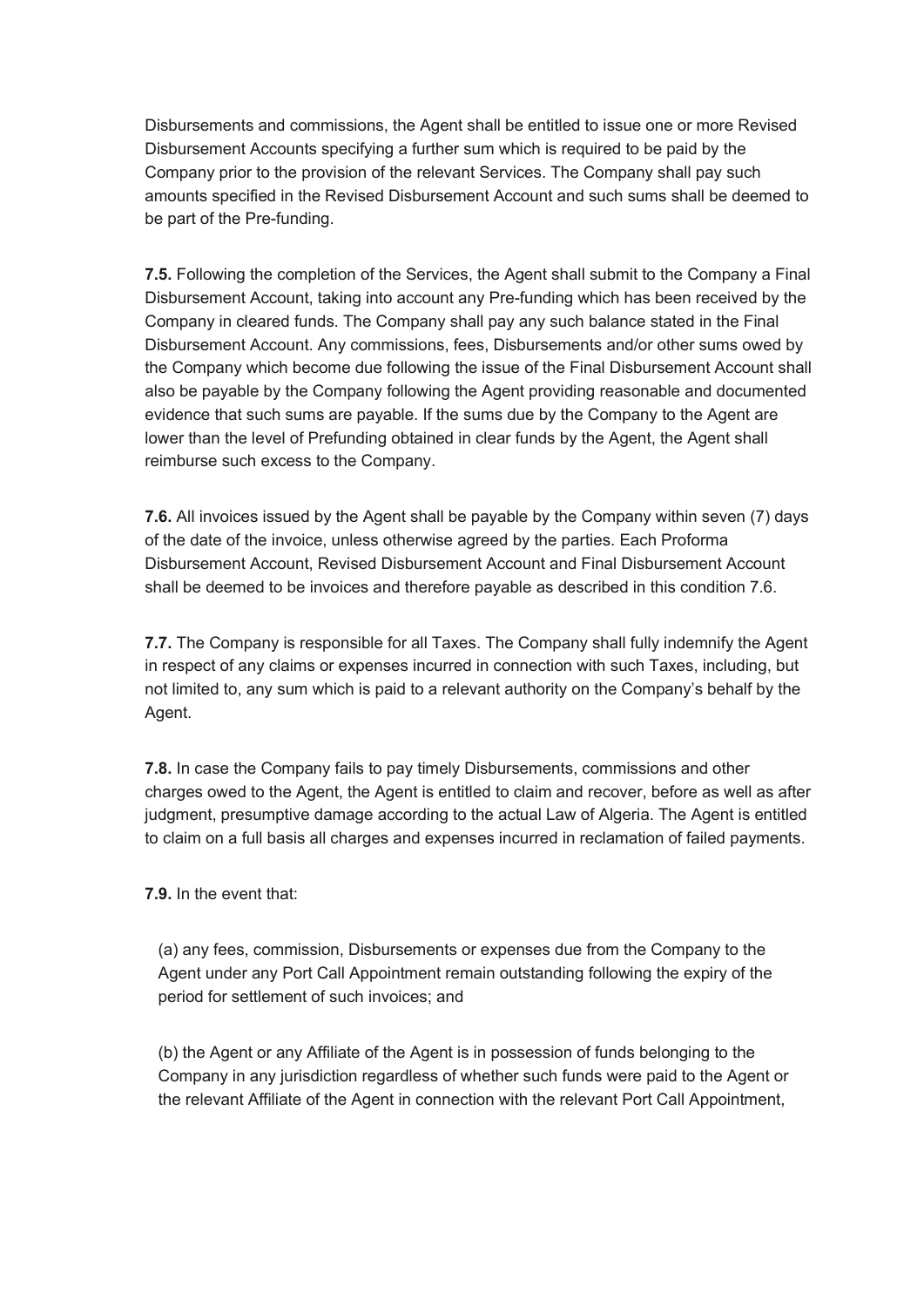then the Agent and such Affiliate of the Agent may, at any time, set off such funds against the due and unpaid fees, commission, or Disbursements outstanding under the Port Call Appointment.

7.10. In the event that:

(a) the Agent or any Affiliate of the Agent is in possession of funds paid by the Company to the Agent or any Affiliate of the Agent under or in connection with a Port Call Appointment; and

(b) any sums, fees, payments, commissions, disbursements or expenses due from the Company to the Agent or any Affiliate of the Agent under any other contractual arrangement are outstanding,

then the Agent and/or such Affiliate of the Agent may, at any time, set off such funds against the due sums, fees, payments, commission, disbursements or expenses outstanding under the other contractual arrangement. Where the use of the funds for such set off results in insufficient cleared funds being available to the Agent to pay for actual or anticipated Disbursements, the Agent shall be entitled to refuse to provide some or all of the Services until such shortfall is made good by the Company (by additional Pre-funding or otherwise).

# 8. Limitation of liability.

8.1. Subject to condition 7.2., under no circumstances shall either party or any of their Affiliates be liable to the other for any of the following types of loss or damage arising under or in relation to these Standard Terms and Conditions for the Provision of Agency Services or any Port Call Appointment (whether arising from breach of contract, misrepresentation (whether tortious or statutory), tort (including but not limited to negligence), breach of statutory duty, or otherwise):

(a) any loss of profits, business, contracts, anticipated savings, goodwill, or revenue, any wasted expenditure, any loss of market, any loss or expense arising from detention or delay of a vessel or any loss or corruption of data (regardless of whether any of these types of loss or damage are direct, indirect or consequential); or

(b) any indirect or consequential loss or damage whatsoever,

even if the parties were aware of the possibility that such loss or damage might be incurred.

8.2. In addition, the Agent and its Affiliates shall not be liable for any loss or damage (however caused) to cargo, vessels or other items which are placed in the Agent's or a sub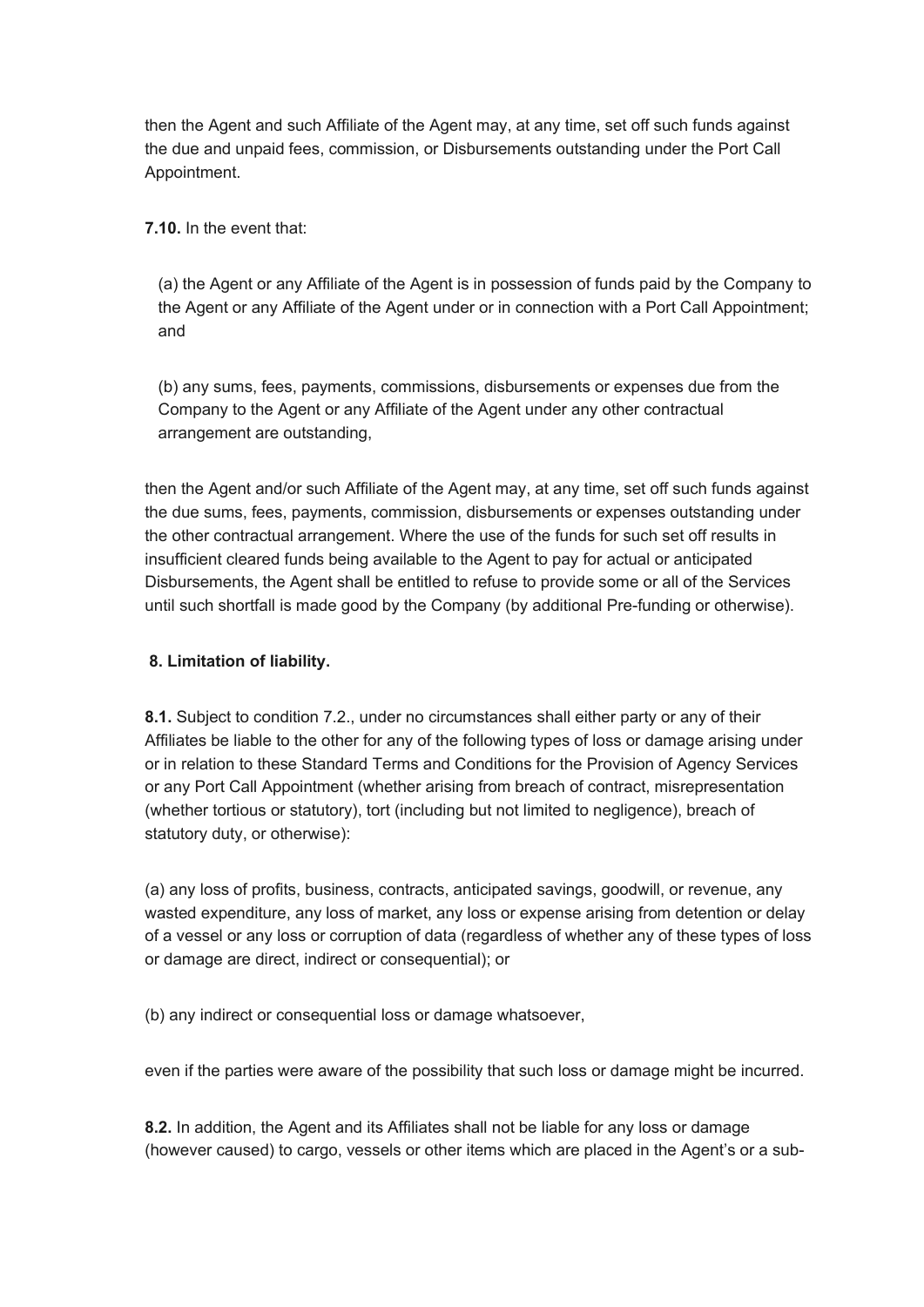agents possession or control, except where such loss or damage is caused by the negligence or default of the Agent or that Affiliate (as applicable).

8.3. Where loss, damage, cost or expense is suffered or incurred by the Company due to the act or omission of the Agent and another party or parties, the Agent's liability is further limited to its proportionate share of responsibility for loss, damage, costs and expenses suffered or incurred by the Company, having regard to the extent that any other party or parties has contributed to or is culpable for such loss, damage, costs and expenses with no account taken of any exclusion agreed between the Company and any other person or the ability of such other person to satisfy its liability to the Company.

8.4. Notwithstanding anything in this Agreement, the Agent or the Principal shall not be required to do anything which constitutes a violation of the laws and regulations of any State to which either of them is subject.

## 9. Indemnities.

9.1. Each party shall indemnify the other party against all liabilities, costs, expenses, damages and losses suffered or incurred by the other party arising out of or in connection with any death, personal injury or damage to property arising out of, or in connection with the acts or omissions of the first party, its employees, agents or subcontractors.

9.2. The Company hereby undertakes to keep the Agent and its employees, agents and sub-contractors indemnified and to hold them harmless against all actions, proceedings, claims, demands or liabilities whatsoever or howsoever arising which may be brought against them or incurred or suffered by them arising out of or in connection with the provision of the Service under these Standard Terms and Conditions, and against and in respect of all costs, loss, damage and expenses (including legal costs and expenses on a full indemnity basis) which the Agent may suffer or incur (either directly or indirectly) in the course of the provision of the Service under these Standard Terms and Conditions.

**9.3.** The Company shall at all times indemnify the Agent and its Affiliates and hold them harmless against all claims, charges, losses, damages and expenses which it may incur in connection with the Service Provider Services (including but not limited to any claim made by a Service Provider) or the performance by the Agent of the Services, unless any such claims, charges, losses, damages and expenses arises directly by reason of the misconduct, negligence or default of the Agent or the relevant Affiliate. If requested to do so by the Agent, the Company shall take over the conduct of any claim or dispute which may arise between the Agent (or an Affiliate of the Agent) and any third party which is subject to the indemnity in this condition 9.2.

**9.4.** If the Agent (or a sub-agent appointed pursuant to condition 5) at any time provides any bond, guarantee or other form of security to any customs or other local authorities in any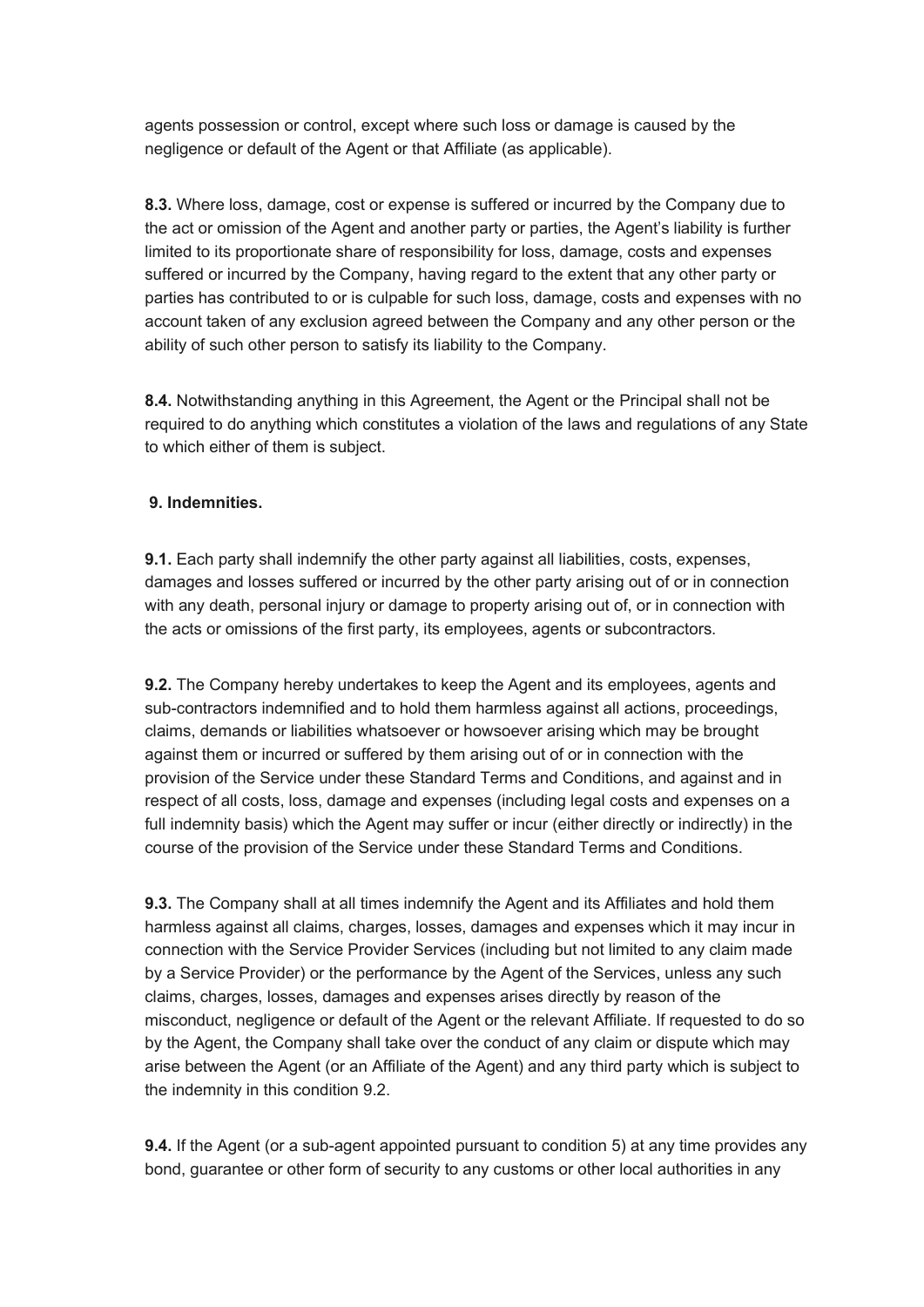country in connection with the Services provided, the Company shall indemnify the Agent and hold it harmless from any claims made in relation to such bond, guarantee or other form of security, unless any such claim arises directly by reason of the misconduct, negligence or default of the Agent.

**9.5.** Without limiting the foregoing terms, if the Agent (or a sub-agent appointed pursuant to condition 5) finds itself, whether by law or otherwise in any country, jointly or severally liable for any liabilities of the Company or any other party seeks to hold it liable for any liabilities of the Company, then the Company shall indemnify the Agent and hold it harmless for any claims made in respect thereof and shall not in any way assert any claim for a contribution from the Agent.

## 10. Insurances.

10.1. The Agent shall provide its employees related to the provision of the Service to the Company with corresponding accident insurance policy.

10.2. Without limitation to its general obligation to maintain insurances, the Company shall ensure that each of its ships, vessels and cargo and other items which are placed in the Agent's or any Service Provider's possession or control in relation to the Services, are fully insured on an indemnity basis against loss, damage and destruction. The Company will provide the Agent with details of the relevant insurance policies upon request.

# 11. Confidentiality.

11.1. The parties agree to keep any Confidential Information confidential, not to use it for any purpose (other than in the context of the Services to be provided) and not to disclose it without the prior written consent of the other party to any third party, unless:

(a) the information was public knowledge at the time of the disclosure;

(b) the information becomes public knowledge other than by breach of the confidentiality undertaking contained in this condition 11.1.;

(с) the information subsequently comes lawfully into its possession from a third party; or

(d) required to do so by any laws or regulations to which the disclosing party is subject.

11.2. Notwithstanding condition 11.1, each party shall be entitled to disclose Confidential Information to its directors, shareholders, officers, employees, advisers and consultants having a need to know the same. The Agent may also disclose confidential information to potential assignees or transferees and may disclose confidential information for the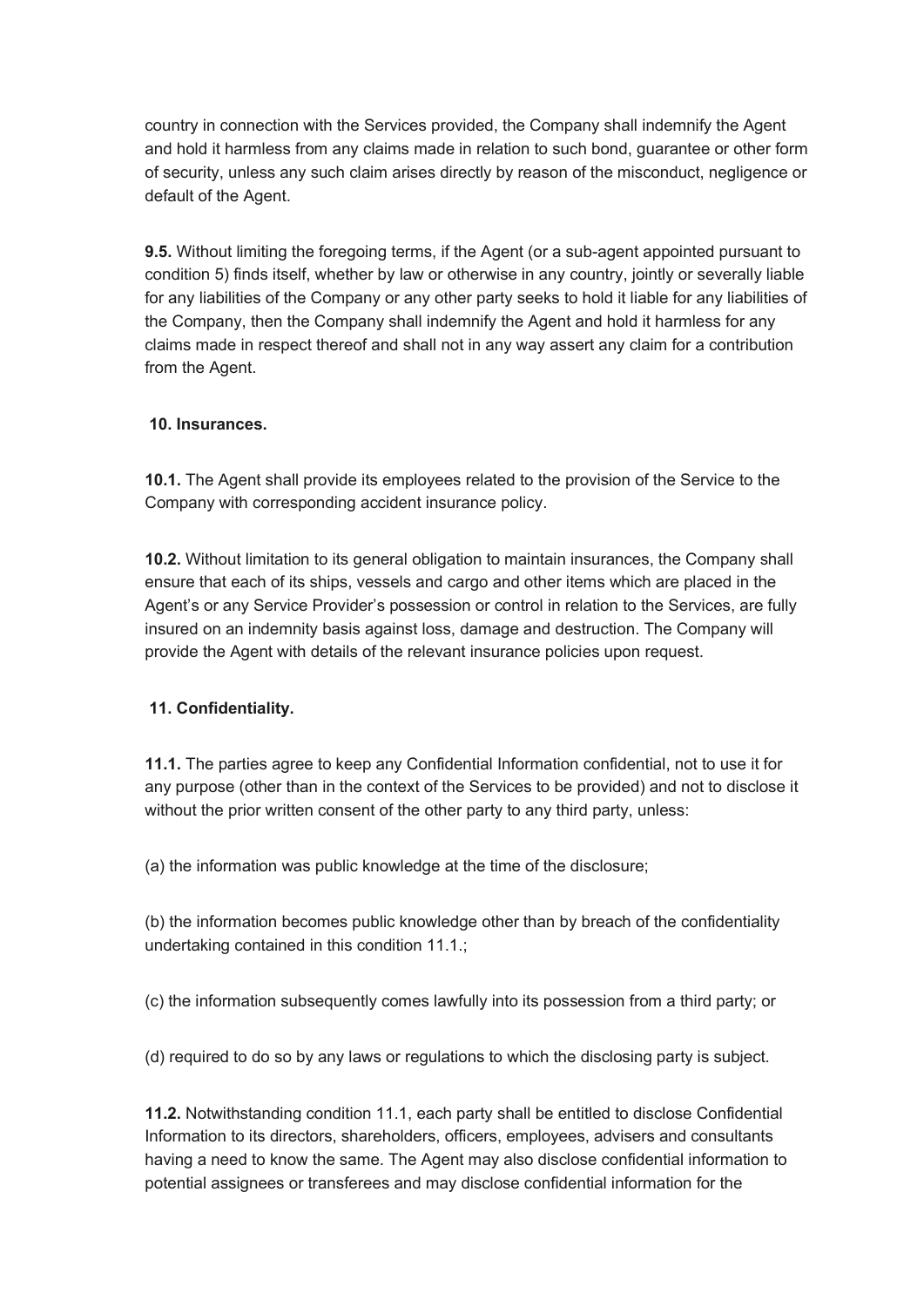purposes of performing its obligations under the Port Call Appointment (such as disclosing information to any sub-agents, Service Providers, Affiliates or representatives of the Agent).

# 12. Assignment.

12.1. Neither party may assign or transfer any of its rights and obligations under any Port Call Appointment without the prior written consent of the other party, except that the Agent shall be entitled to assign or factor any debt owed to it from the Company under any Port Call Appointment to any Affiliate without further formality.

## 13. Termination.

13.1. Either party may terminate any Port Call Appointment with immediate effect if the other party to such Port Call Appointment has committed a material breach of its obligations under such Port Call Appointment. If such breach can be remedied, termination may only take place if the party in breach has been given 48 hours written notice of the breach and the breach remains unremedied. For the avoidance of doubt, non-payment of fees, commission or Disbursements due from the Company to the Agent shall amount to a material breach of a Port Call Appointment.

13.2. Any Port Call Appointment may be terminated with immediate effect by either party if the other party to such Port Call Appointment is declared bankrupt, becomes insolvent or is unable to pay debts as they fall due or, where the terminating party is the Agent, where the Agent reasonably believes that the Company will be declared bankrupt, become insolvent or be unable to pay debts as they fall due. In addition, either party may terminate the affected Port Call Appointment pursuant to the terms of Condition 14 and Condition 18.

13.3. Notwithstanding the foregoing, the Agent shall be entitled to suspend its performance under all outstanding Port Call Appointments placed pursuant to these Standard Terms and Conditions if any sum due by the Company under any Port Call Appointment is outstanding beyond the relevant due date.

13.4. Upon early termination of any Port Call Appointment, all Disbursements and commissions accrued to that date shall become payable. If the sums due by the Company to the Agent are lower than the level of Prefunding obtained in clear funds by the Agent, the Agent shall reimburse such excess to the Company.

## 14. Force majeure.

14.1. In relation to the provision of the Services, the obligations of the parties shall be suspended during the period and to the extent that that party is prevented or hindered from complying with them by any cause beyond its reasonable control including (but not limited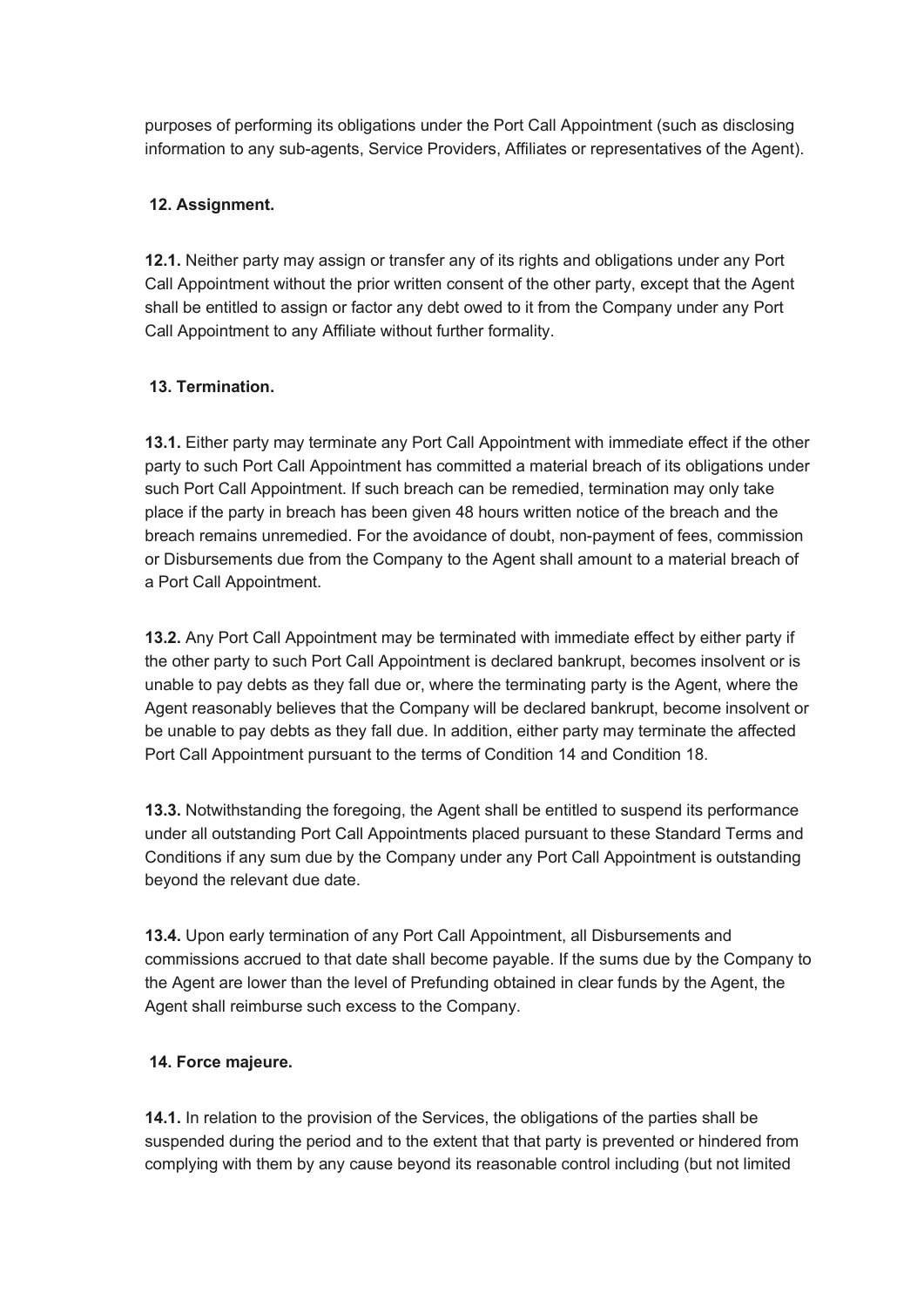to) strikes, lock-outs, labour disputes, (except where such strikes, lockouts and labour disputes relate to that party's own personnel) act of God, war, riot, civil commotion, malicious damage, compliance with any law or governmental order, rule, regulation or direction, port security, port authorities and security restrictions in ports, accident, breakdown of plant or machinery, fire, flood, storm, difficulty or increased expense in obtaining workmen (except where such failure to obtain workmen relates to that party's own personnel), materials, goods or raw materials in connection with the provision of the Services.

14.2. In the event of any such party being so hindered or prevented, the party concerned shall give notice of suspension as soon as reasonably possible to the other party stating the date and extent of the suspension and its cause and the omission to give such notice shall forfeit the right of that party to claim suspension. Also, in ten (10) days after notice of suspension, the party concerned shall send to the other party a certificate of the country of call's Chamber of Commerce to submit a force majeure as a cause of such suspension. Any party whose obligations have been suspended as aforesaid shall resume the performance of those obligations as soon as reasonably possible after the removal of the cause and shall so notify the other party. However, if the suspension lasts for more than thirty (30) days, either party may terminate the relevant Port Call Appointment.

## 15. Third party rights.

15.1. With the exception of any Affiliate of the Agent, who shall take the benefit of any right expressly stated to be for the benefit of an Affiliate of the Agent together with any protection and limitation afforded to the Agent pursuant to a Port Call Appointment (including, but not limited to, those set out in these Standard Terms and Conditions), a person who is not a party to a Port Call Appointment has no right to enforce or to enjoy the benefit of any term of such Port Call Appointment. However, the terms of the Port Call Appointment (including, but not limited to, these Standard Terms and Conditions) may be varied, amended or modified without the consent of any such third party.

## 16. Notices.

16.1. In general, communications between the parties can be undertaken electronically via electronic mail and fax. However, any notice from one party

to the other which is stated as requiring to be 'written' or undertaken 'in writing' must be sent in hard copy to the recipient to be valid.

16.2. Unless the contrary is proved, each such notice or communication shall be deemed to have been given or made and delivered, if by letter on the second working day after posting.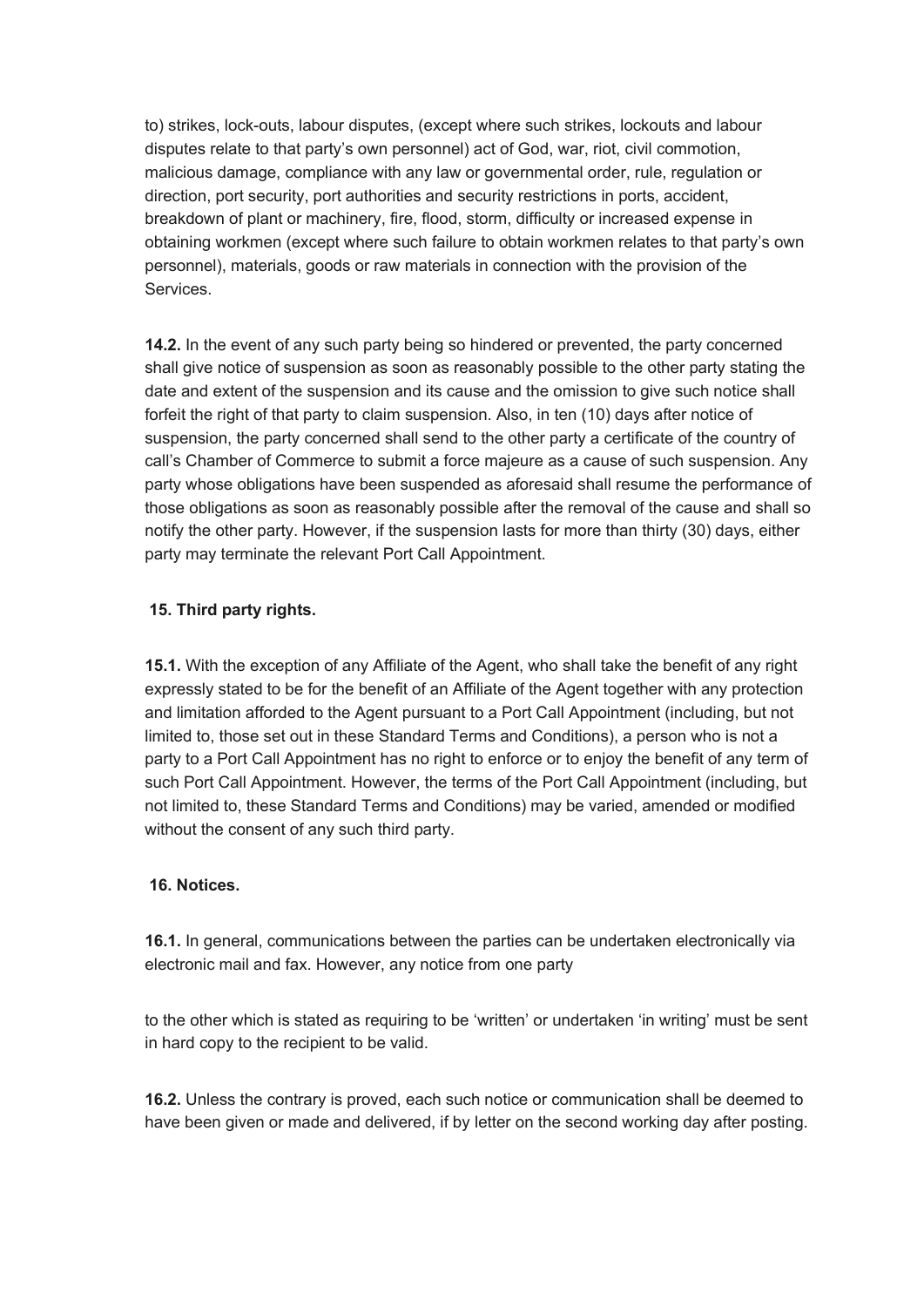## 17. Miscellaneous.

17.1. No amendment or variation of these Standard Terms and Conditions or any Port Call Appointment shall be effective unless in writing and signed by a duly authorised representative of each of the parties.

17.2. Any consent given by a party shall operate as a consent only for the particular matter to which it relates and in no way shall be construed as a waiver or release of any provision of any Port Call Appointment nor shall it be construed as dispensing with the necessity of obtaining the specific written consent of the relevant party in the future unless expressly so provided.

17.3. The failure of a party to exercise or enforce any right under any Port Call Appointment shall not be deemed to be a waiver of that right nor operate to bar the exercise or enforcement of it at any times thereafter.

17.4. If any part of any Port Call Appointment (including these Standard Terms and Conditions) becomes invalid, illegal or unenforceable the parties shall negotiate in good faith in order to agree the terms of a mutually satisfactory provision to be substituted for the invalid, illegal or unenforceable provision which as nearly as possible gives effect to their intentions as expressed in that Port Call Appointment. Failure to agree on such a provision within 5 (five) days of commencement of those negotiations shall result in automatic termination of that Port Call Appointment.

# 18. Ethical standards.

## 18.1. Compliance:

The parties agree that neither party:

(a) offer or agree to give any person working for or engaged by the other party any gift or other consideration, which could act as an inducement or a reward for any act or omission to act in connection with this Port Call Appointment, or any other agreement between the parties;

(b) enter into this Port Call Appointment, or any other agreement with the other party if it has knowledge that, in connection with it, any money has been, or will be, paid to any person working for or engaged by the other party or that an agreement has been reached to that effect unless (i) details of any such arrangement have been disclosed in writing to the other party prior to the execution of the agreement and (ii)approval of such arrangement by an authorised representative of the other party has been obtained;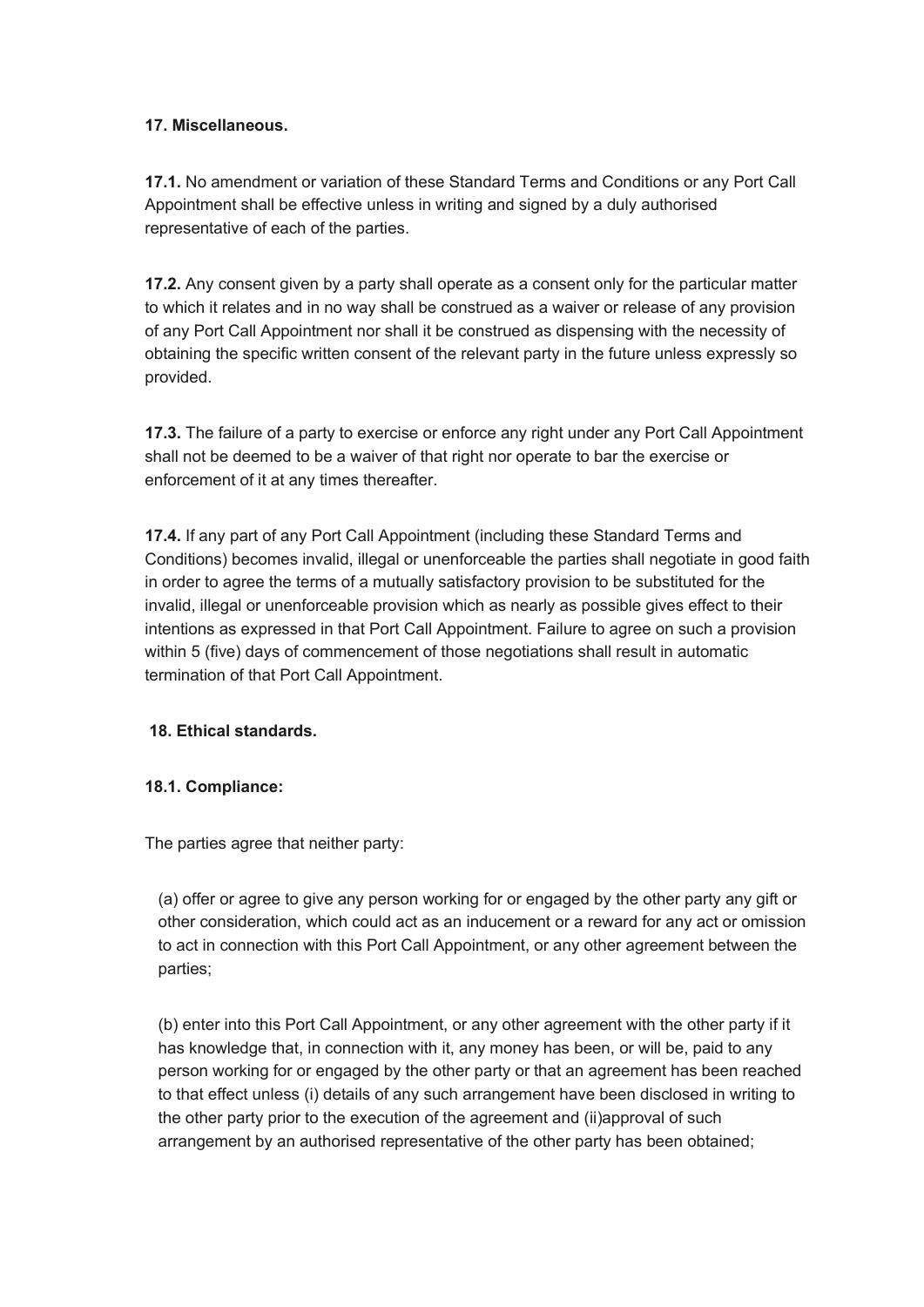(с) offer, pay or promise to pay either directly or indirectly, anything of value to a Public Official in connection with any Port Call Appointment. The parties further agree that in the performance of their respective obligations under the Port Call Appointment, the parties and their respective Affiliates, subcontractors and employees shall comply with all applicable anti-corruption laws, rules, regulations and orders of any applicable jurisdiction including, but not limited to the OECD Convention on Combating Bribery of Foreign Public Officials in International Business Transactions (or any subsequent replacement or amendment of such convention). Each party shall notify the other immediately in writing with full particulars in the event of that party receives a request from any Public Official requesting illicit payments in connection with a Port Call Appointment; or

(d) take any other action which results in a breach by either party of any applicable anticorruption legislation.

## 18.2. Breach of Ethical Standards:

(a) If either party breaches condition 18.1, the other party may terminate the Port Call Appointment by written notice with immediate effect. Any termination pursuant to this condition 18.2 shall be without prejudice to any right or remedy that has already accrued, or subsequently accrues to the terminating party;

(b) Notwithstanding anything to the contrary in these Standard Terms and Conditions or any Port Call Appointment, under no circumstances shall either party or any of their Affiliates be liable to the other for any delay or failure to perform its obligations under these Standard Terms and Conditions or any Port Call Appointment to the extent that such failure or delay arises out of or in connection with that party complying with its obligations under condition 18.1.

## 19. Governing law and disputes.

19.1. These Standard Terms and Conditions and (unless otherwise agreed by the parties in writing) each Port Call Appointment shall be governed by and construed in accordance with the Algerian law.

19.2. The parties shall first attempt to resolve any dispute arising out of or in connection with a Port Call Appointment to which these Standard Terms and Conditions apply by negotiation. If the parties are unable to resolve such dispute within thirty (30) days of commencing negotiations, subject always to conditions 19.3. and 19.4., such dispute may, upon the application of either party, be referred to and finally resolved by arbitration under the Statute on the Maritime Arbitration Commission at the Algerian Chamber of Commerce and the Rules of Maritime Arbitration Commission at the Algerian Chamber of Commerce.